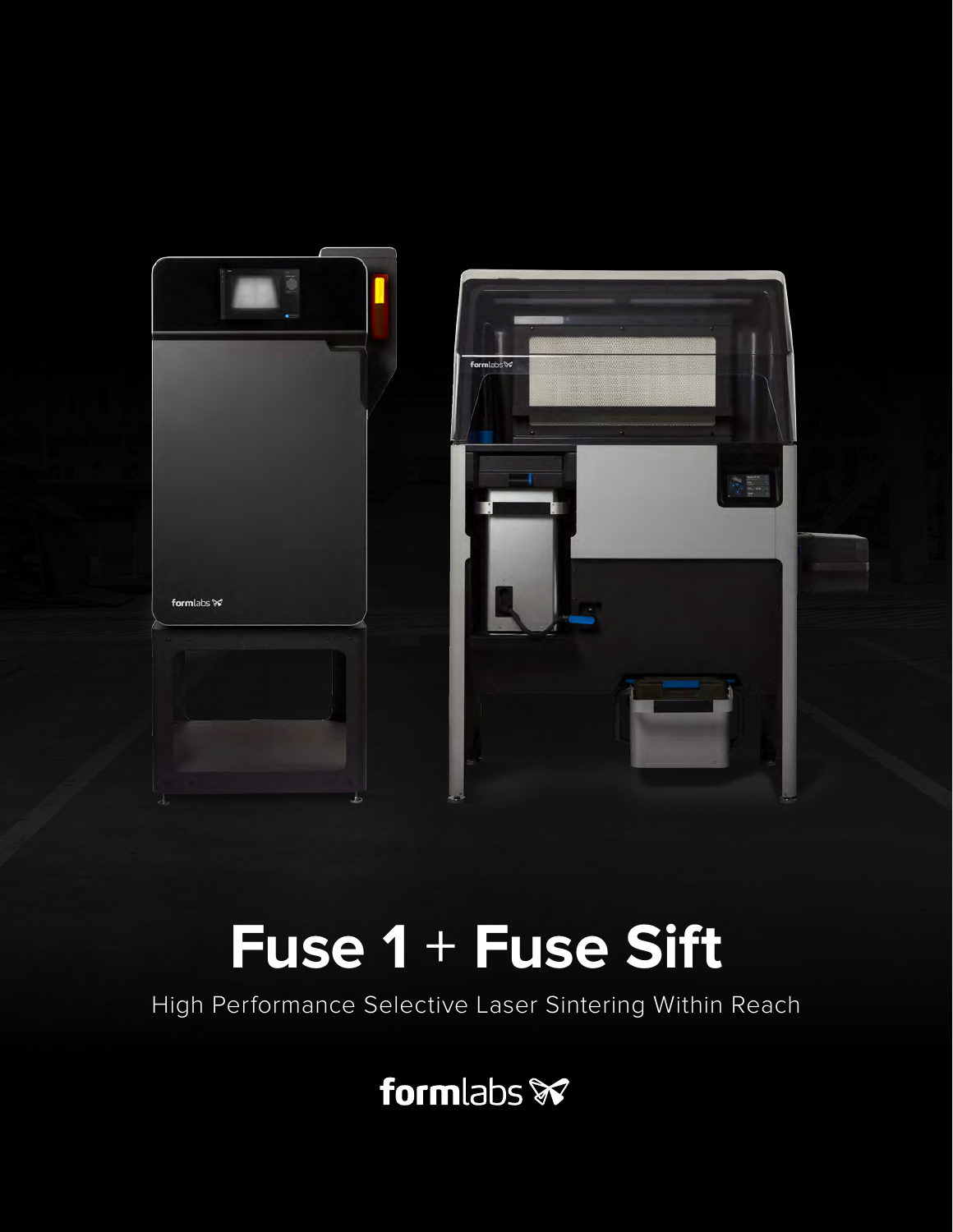## **Fuse 1**

A new wave of independent manufacturing and prototyping starts now with the Fuse 1. Bring production-ready selective laser sintering (SLS) 3D printing onto your benchtop.



#### **SLS MADE MANAGEABLE.**

Manage production and prototyping in-house, on-demand. The Fuse 1 delivers industrial power in a small footprint with effective powder containment and easy setup.



#### **RELIABLE, CONSISTENT PRINTING.**

With patent pending Surface Armor technology, a semi-sintered shell that prints around the surface of the part, the Fuse 1 provides competitive mechanical properties and surface finish without the prohibitive cost or hassle of competitor systems.



#### **FAST, SIMPLE PRINT SETUP.**

Use Formlabs PreForm print preparation software (free to use) to import STL or OBJ part files, orient and arrange models, estimate print times, monitor your printers, and upload job files.



#### **DESIGNED FOR NONSTOP THROUGHPUT.**

Add a second removable build chamber and additional powder cartridges to enable continuous printing and reduce downtime. Industry leading cooldown times allows you to start a print 1-2 hours after your previous print has finished.

**"**The Fuse 1 saves us time and resources from having to personally machine or otherwise make parts. We can go from design to print in days, rather than weeks. That extra time can be devoted to new product development and higher priority, more complex projects, while the Fuse 1 takes care of a lot of the less functional tasks that our shop is asked to do. We use it every day whenever we can.**"**

**Aaron Noyes, Prototype Machinist, Hypertherm**

#### **Get started now.**

Our Fuse 1 and Fuse Sift Service Plans provide seamless delivery, training, support, and annual on-site visits from Formlabs 3D printing experts. Our Formlabs Services team has helped tens of thousands of customers 3D print successfully.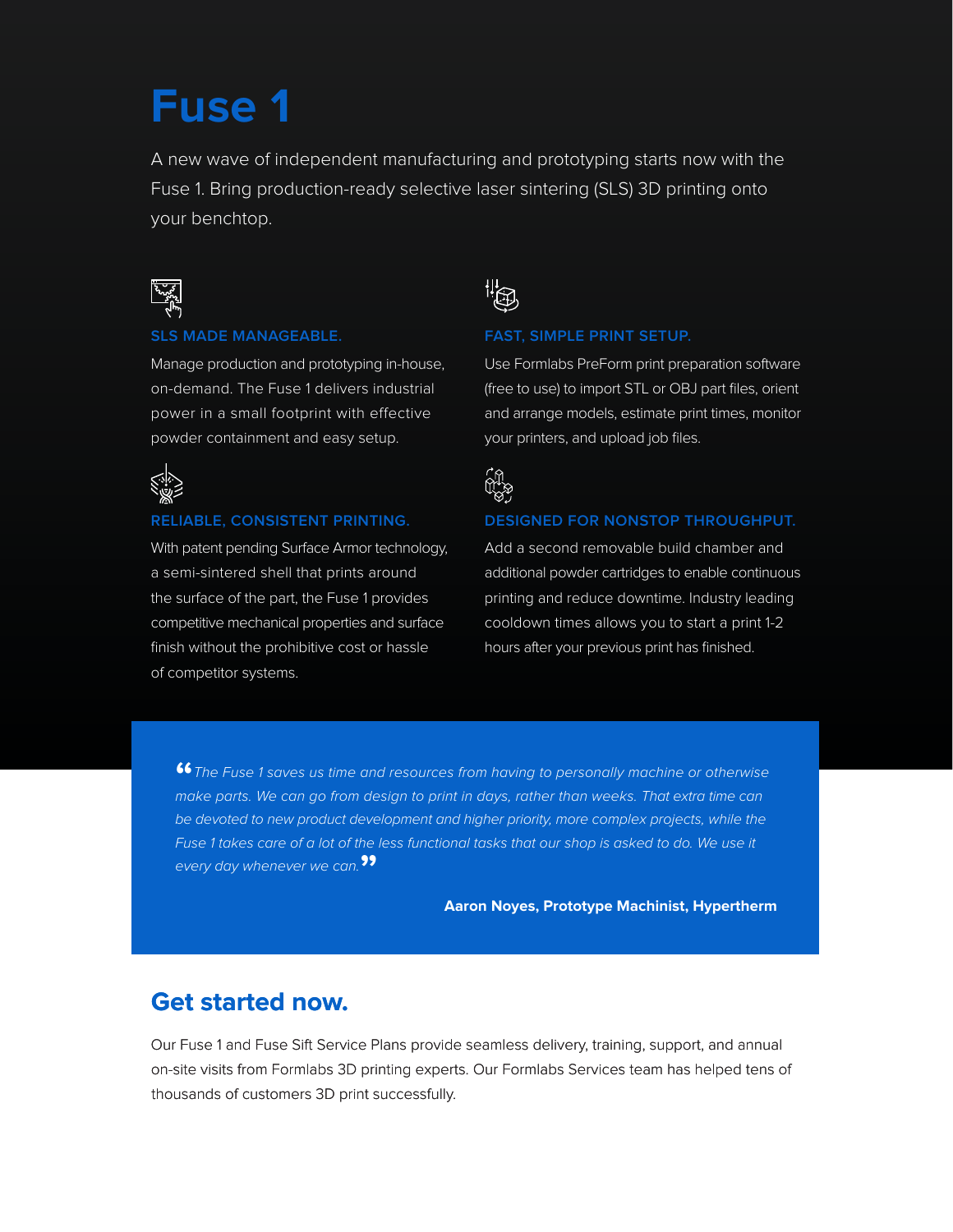# **Fuse Sift**

The Fuse Sift is a safe, efficient powder recovery system for the Fuse 1. This allin-one station combines part extraction, powder recovery, storage, and mixing in a single free-standing device.



#### **COMPACT, ENCLOSED SYSTEM**

A negative air pressure system keeps powder inside while enabling open access and easy cleanup.



#### **LOW WASTE**

Fuse Sift's sieve filters out particles to be remixed with new powder and reused in future prints. With the high part packing densities possible on the Fuse 1, this means you can print with little to no material waste.



#### **AUTOMATIC POWDER MIXING**

Fuse Sift will dispense and mix used and new powder automatically so you can reduce waste and control your powder supply.



#### **NONSTOP PRINTING**

Reduce downtime by transferring modular build chambers and powder cartridges. between the Fuse 1 and Fuse Sift for a nonstop, cyclical workflow.



#### **DURABLE PROTOTYPE**

by REEKON Tools

| <b>Service Bureau</b> | \$512.45          |
|-----------------------|-------------------|
| <b>Competitor SLS</b> | \$57.92           |
| <b>Fuse 1</b>         | \$31.38           |
| <b>Powder Weight</b>  | 0.275 kg per part |